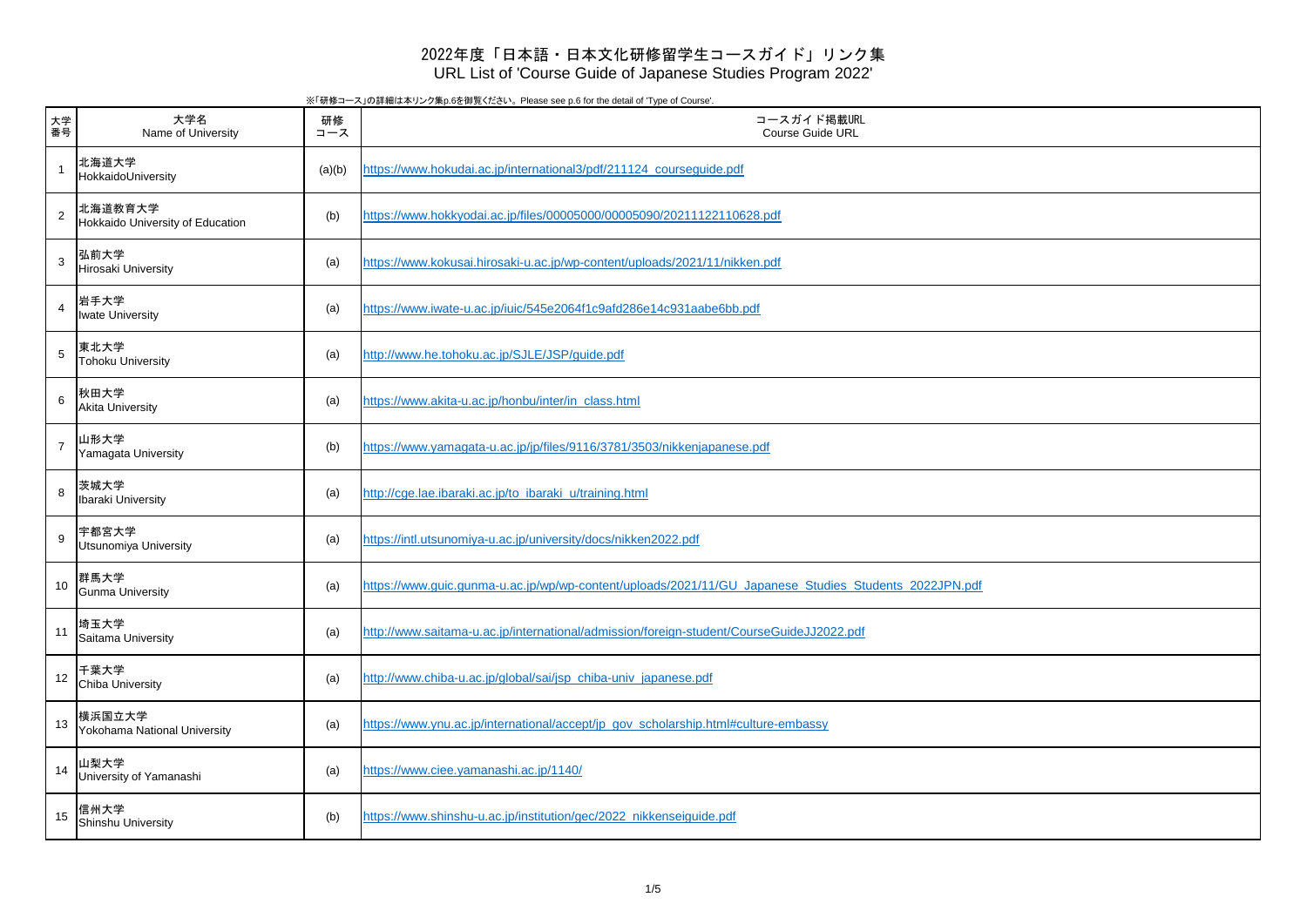| 大学<br>番号 | 大学名<br>Name of University                      | 研修<br>コース | コースガイド掲載URL<br><b>Course Guide URL</b>                                                       |
|----------|------------------------------------------------|-----------|----------------------------------------------------------------------------------------------|
| 16       | 新潟大学<br>Niigata University                     | (a)       | https://www.niigata-u.ac.jp/wp-content/uploads/2021/11/2022nikkensei j.pdf                   |
| 17       | 筑波大学<br>University of Tsukuba                  | (a)       | http://www.japanese.tsukuba.ac.jp/cms/resource/uploads/2021/10/courseguide2022.pdf           |
| 18       | 上越教育大学<br>Joetsu University of Education       | (a)       | https://www.juen.ac.jp/050about/030internat/040recep/files/20211126-3.pdf                    |
| 19       | お茶の水女子大学<br>Ochanomizu University              | (a)       | https://www.ocha.ac.jp/intl/studyjp/menu/application/d008024.html                            |
| 20       | 東京外国語大学<br>Tokyo University of Foreign Studies | (b)       | http://www.tufs.ac.jp/admission/international applicant/exchange in/mext scholarship.html    |
| 21       | 東京学芸大学<br>Tokyo Gakugei University             | (a)       | https://www.u-gakugei.ac.jp/english/upload/2022_japanese_studies_guide.pdf                   |
| 22       | -橋大学<br>Hitotsubashi University                | (a)       | https://international.hit-u.ac.jp/jp/pros/mext/pdf/nikken_courseguide_2022JP.pdf             |
| 23       | 富山大学<br>University of Toyama                   | (a)(b)    | https://www.u-toyama.ac.jp/wp/wp-content/uploads/05_introductionJSS-jp-2022-en.pdf           |
| 24       | 金沢大学<br>Kanazawa University                    | (a)       | https://kuglobal.w3.kanazawa-u.ac.jp/wp/wp-content/uploads/KU-nikken-course-guide-2022.pdf   |
| 25       | 福井大学<br>University of Fukui                    | (b)       | https://www.u-fukui.ac.jp/international/studying_abroad/program/japanese_culture/            |
| 26       | 岐阜大学<br><b>Gifu University</b>                 | (a)       | https://www.glocal.gifu-u.ac.jp/docs/courseguide_2022jp.pdf                                  |
| 27       | 静岡大学<br>Shizuoka University                    | (b)       | https://www.suoic.shizuoka.ac.jp/international/japanese-culture/                             |
| 28       | 名古屋大学<br>Nagoya University                     | (b)       | http://jp.ilc.iee.nagoya-u.ac.jp/ja/NUguide2022.pdf                                          |
| 29       | 三重大学<br>Mie University                         | (a)       | https://www.mie-u.ac.jp/international/item/Couse%20Guide%28%E6%97%A5%29.pdf                  |
| 30       | 京都大学<br>Kyoto University                       | (a)       | https://www.kyoto-u.ac.jp/ja/education-campus/students2/japanese/toku                        |
| 31       | 京都教育大学<br>Kyoto University of Education        | (a)       | https://www.kyokyo-u.ac.jp/student/ehp/2022japanese.pdf                                      |
| 32       | 大阪大学<br><b>Osaka University</b>                | (a)       | http://cjlc.osaka-u.ac.jp/ja/wp-content/uploads/2021/12/0dca515a934963fe4d3428ec29de69d3.pdf |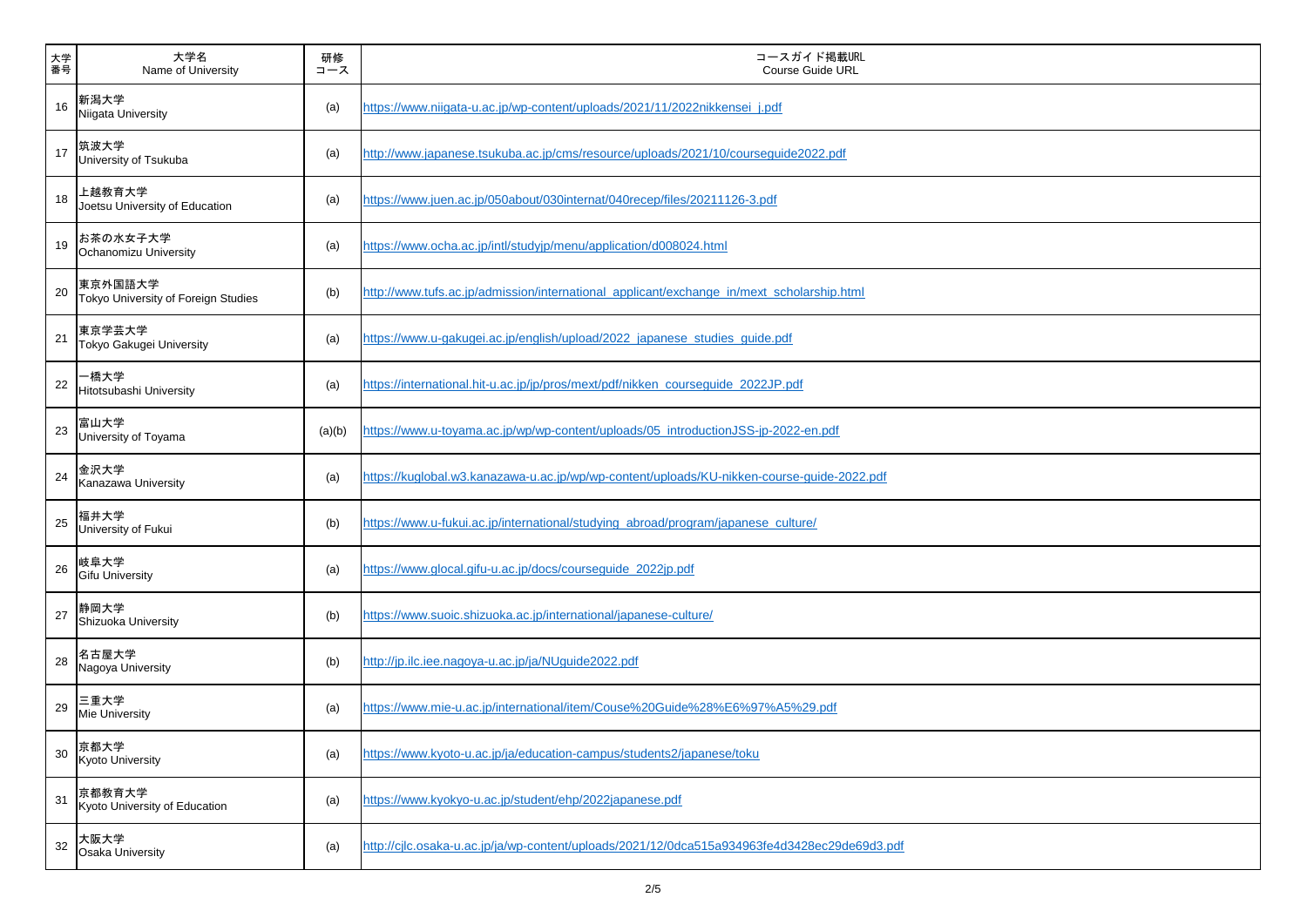| 大学<br>番号 | 大学名<br>Name of University                         | 研修<br>コース | コースガイド掲載URL<br><b>Course Guide URL</b>                                                            |
|----------|---------------------------------------------------|-----------|---------------------------------------------------------------------------------------------------|
| 33       | 大阪教育大学<br>Osaka Kyoiku University                 | (b)       | https://ger.osaka-kyoiku.ac.jp/wp/wp-content/uploads/2021/11/94ca3964e2d68cca3e82c521b407ba8c.pdf |
| 34       | 神戸大学<br>Kobe University                           | (a)       | http://www.kisc.kobe-u.ac.jp/uploads/nikken_guide.pdf                                             |
| 35       | 奈良教育大学<br>Nara University of Education            | (a)(b)    | http://cies.nara-edu.ac.jp/unniversity.html#program                                               |
| 36       | 奈良女子大学<br>Nara Women's University                 | (a)       | http://www.nara-wu.ac.jp/iec/int/ja/study/abroad/pdf/2022nihongo_guide.pdf                        |
| 37       | 和歌山大学<br>Wakayama University                      | (b)       | https://www.wakayama-u.ac.jp/ird/guide/nikkensei.html                                             |
| 38       | 兵庫教育大学<br>Hyogo University of Teacher Education   | (a)       | https://www.hyogo-u.ac.jp/assets/files/2021/11/nikken_2022.pdf                                    |
| 39       | 鳥取大学<br><b>Tottori University</b>                 | (a)       | https://www.ciatu.tottori-u.ac.jp/ja/students-scholarship-national#奨学金等                           |
| 40       | 島根大学<br><b>Shimane University</b>                 | (a)       | https://kokusai.shimane-u.ac.jp/_files/00253871/2022courseguide.pdf                               |
| 41       | 岡山大学<br>Okayama University                        | (b)       | https://intl.okayama-u.ac.jp/master/wp-content/uploads/2021/11/Japanese-Studies-Students.pdf      |
| 42       | 広島大学<br><b>Hiroshima University</b>               | (b)       | https://www.hiroshima-u.ac.jp/international/admissions/mext/cguide2                               |
| 43       | 山口大学<br>Yamaguchi University                      | (b)       | http://www.isc.yamaguchi-u.ac.jp/doc/01/courseguide2022_j.pdf                                     |
| 44       | 香川大学<br>Kagawa University                         | (a)       | https://www.kagawa-u.ac.jp/kuio/isc/study_in_kagawa/jss/                                          |
| 45       | 高知大学<br>Kochi University                          | (b)       | https://www.kochi-u.ac.jp/ files/00162715/2021nikkensei.pdf                                       |
| 46       | 九州大学<br>Kyushu University                         | (a)       | https://isc.kyushu-u.ac.jp/jlcc/brochure/                                                         |
| 47       | 福岡教育大学<br>University of Teacher Education Fukuoka | (a)       | https://www.fukuoka-edu.ac.jp/files/bgeditor/other/2022nikkensei_guide_japanese.pdf               |
| 48       | 佐賀大学<br>Saga University                           | (a)       | https://www.irdc.saga-u.ac.jp/ja/foreignstudent/jresearch/                                        |
| 49       | 長崎大学<br>Nagasaki University                       | (a)(b)    | https://www.liaison.nagasaki-u.ac.jp/wp-content/uploads/2021/11/nikkensei2022.pdf                 |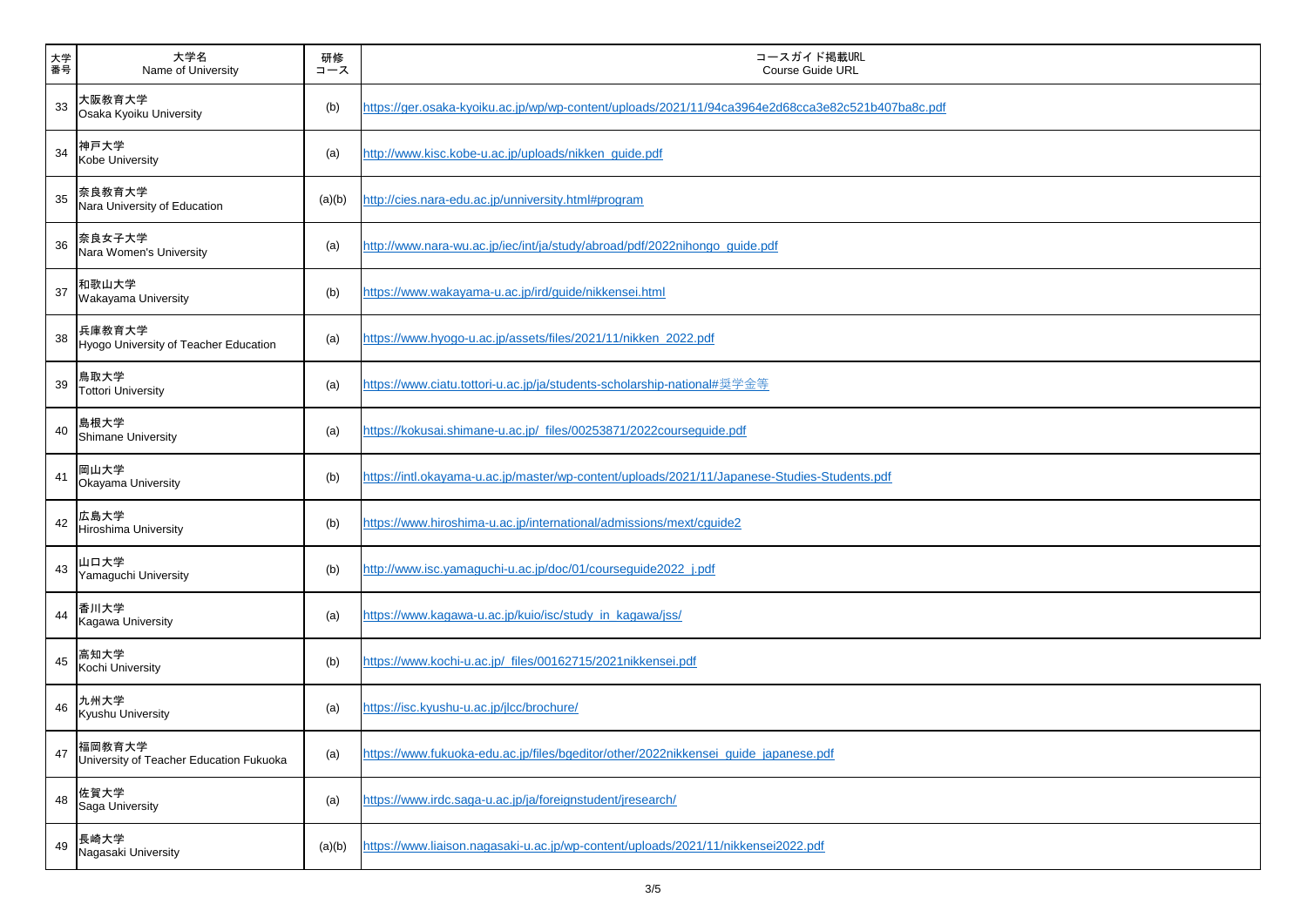| 大学<br>番号 | 大学名<br>Name of University                           | 研修<br>コース | コースガイド掲載URL<br><b>Course Guide URL</b>                                                                                                    |
|----------|-----------------------------------------------------|-----------|-------------------------------------------------------------------------------------------------------------------------------------------|
| 50       | 熊本大学<br><b>Kumamoto University</b>                  | (a)(b)    | https://www.kumamoto-u.ac.jp/kokusaikouryuu/gaikokujinryuugakusei/kyouikuprogram/nihongo-file/Japanese-Studies-Program-Course-Guide j.pdf |
| 51       | 大分大学<br><b>Oita University</b>                      | (b)       | https://www.oita-u.ac.jp/000025637.pdf                                                                                                    |
| 52       | 宮崎大学<br>University of Miyazaki                      | (a)(b)    | https://www.of.miyazaki-u.ac.jp/~kokusai/index.html                                                                                       |
| 53       | 鹿児島大学<br>Kagoshima University                       | (b)       | https://www.kagoshima-u.ac.jp/kokusai/CourseGuide_JapaneseStudiesProgram.pdf                                                              |
| 54       | 琉球大学<br>University of the Ryukyus                   | (a)       | http://isu.skr.u-ryukyu.ac.jp/future-students/nikkensei/                                                                                  |
| 55       | 神戸市外国語大学<br>Kobe City University of Foreign Studies | (b)       | https://www.kobe-cufs.ac.jp/international/files/2022MextJLPstudent_courseguide.pdf                                                        |
| 56       | 青森中央学院大学<br>Aomori Chuo Gakuin University           | (b)       | https://www.aomoricgu.ac.jp/wp-content/uploads/2022_nikkensei_course_guide_jp_1.pdf                                                       |
| 57       | 慶應義塾大学<br><b>Keio University</b>                    | (b)       | http://www.ic.keio.ac.jp/en/doc/2022Keio_JLP_CourseGuide.pdf                                                                              |
| 58       | 上智大学<br>Sophia University                           | (a)(b)    | https://www.sophia.ac.jp/jpn/global/international/scholarship/ForeignStudents/2019mext-japanesestudies.html                               |
| 59       | 大東文化大学<br>Daito Bunka University                    | (b)       | https://www.daito.ac.jp/international_exchange/foreignstudent/japanesestudiesprogram.html                                                 |
| 60       | 法政大学<br>Hosei University                            | (a)       | https://www.global.hosei.ac.jp/wp-content/uploads/2021/11/2022MEXTcourseguide.pdf                                                         |
| 61       | 立正大学<br><b>Rissho University</b>                    | (b)       | https://www.ris.ac.jp/international/for_abroad/courseguide2022jp.pdf                                                                      |
| 62       | 早稲田大学<br><b>Waseda University</b>                   | (b)       | https://www.waseda.jp/inst/cjl/assets/uploads/2021/11/MEXT-Scholarship-Japanese-Studies-Students-Course-Guide.pdf                         |
| 63       | 創価大学<br>Soka University                             | (b)       | https://www.soka.ac.jp//files/ja/20211130_142439.pdf                                                                                      |
| 64       | 南山大学<br>Nanzan University                           | (b)       | https://www.nanzan-u.ac.jp/English/admissions/pdf/2022_guide_jpn.pdf                                                                      |
| 65       | 北陸大学<br><b>Hokuriku University</b>                  | (b)       | https://www.hokuriku-u.ac.jp/doc/jlc/courseguide_jpn.pdf                                                                                  |
| 66       | 愛知淑徳大学<br>Aichi Shukutoku University                | (b)       | https://www.aasa.ac.jp/institution/international/program/cjlc/pdf/course_quide_2022.pdf                                                   |

| rogram-Course-Guide j.pdf |  |  |  |  |
|---------------------------|--|--|--|--|
|                           |  |  |  |  |
|                           |  |  |  |  |
|                           |  |  |  |  |
|                           |  |  |  |  |
|                           |  |  |  |  |
|                           |  |  |  |  |
|                           |  |  |  |  |
|                           |  |  |  |  |
|                           |  |  |  |  |
|                           |  |  |  |  |
|                           |  |  |  |  |
| lf                        |  |  |  |  |
|                           |  |  |  |  |
|                           |  |  |  |  |
|                           |  |  |  |  |
|                           |  |  |  |  |
|                           |  |  |  |  |

┑